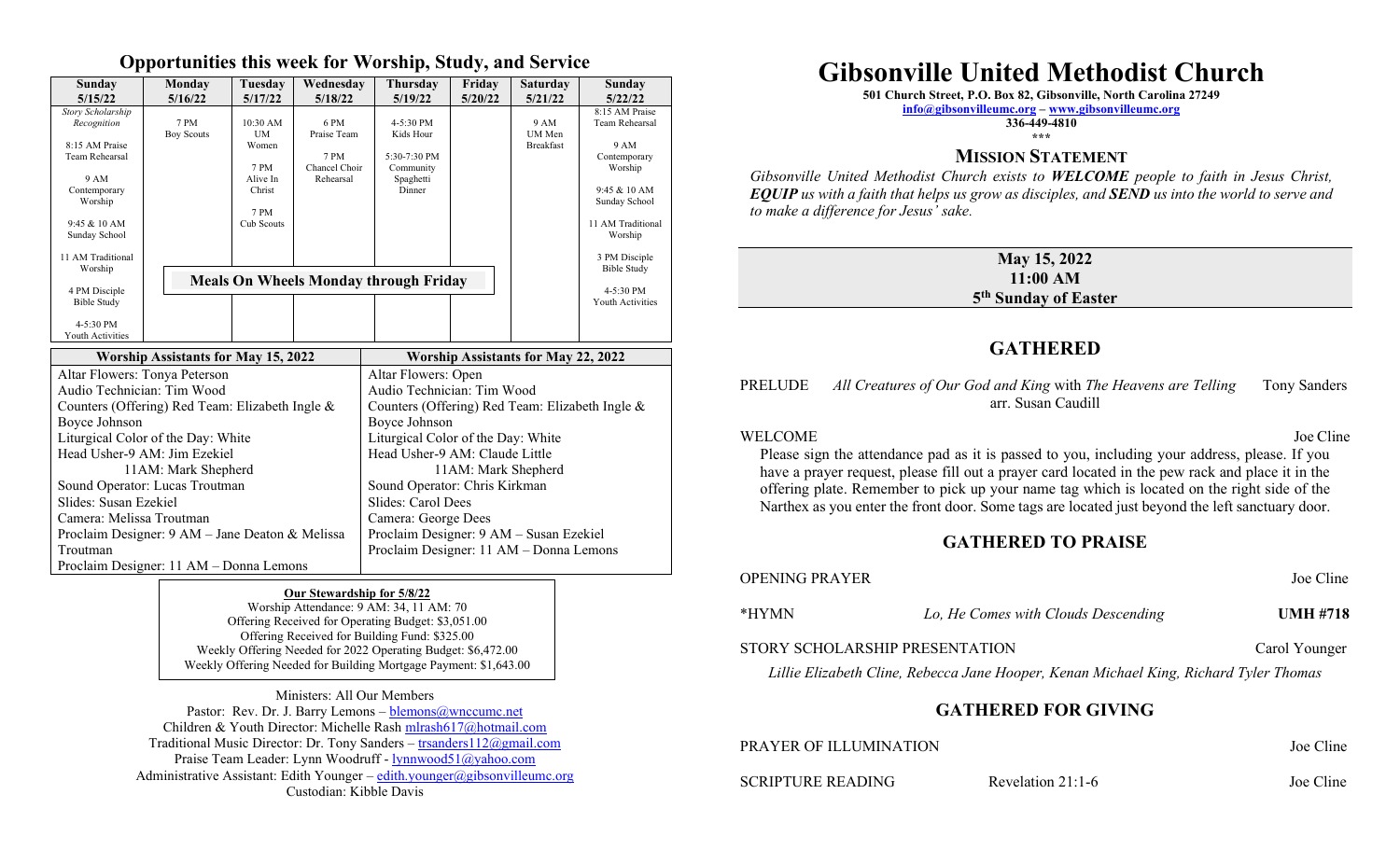| <b>MORNING PRAYER</b>                                                                                                                                                                                                                                                                                                                                                                                                                                                                          | Pastor Barry Lemons |  |  |  |  |
|------------------------------------------------------------------------------------------------------------------------------------------------------------------------------------------------------------------------------------------------------------------------------------------------------------------------------------------------------------------------------------------------------------------------------------------------------------------------------------------------|---------------------|--|--|--|--|
| THE LORD'S PRAYER                                                                                                                                                                                                                                                                                                                                                                                                                                                                              |                     |  |  |  |  |
| <b>CHILDREN'S TIME</b>                                                                                                                                                                                                                                                                                                                                                                                                                                                                         | Pastor Barry        |  |  |  |  |
| <b>INVITATION TO THE OFFERING</b>                                                                                                                                                                                                                                                                                                                                                                                                                                                              | Joe Cline           |  |  |  |  |
| CHORAL ANTHEM God of Grace, Keith Getty and Jonathan Rea, arr. Lloyd Larson                                                                                                                                                                                                                                                                                                                                                                                                                    |                     |  |  |  |  |
| *DOXOLOGY<br>"Praise God, From Whom All Blessings Flow"<br><b>UMH #95</b><br>Praise God, from whom all blessings flow; Praise him, all creatures here below:<br>Praise him, above, ye heavenly host; Praise Father, Son, and Holy Ghost. Amen                                                                                                                                                                                                                                                  |                     |  |  |  |  |
| *DEDICATION OF THE OFFERING                                                                                                                                                                                                                                                                                                                                                                                                                                                                    | Joe Cline           |  |  |  |  |
| <b>GATHERED BY THE WORD</b>                                                                                                                                                                                                                                                                                                                                                                                                                                                                    |                     |  |  |  |  |
| <b>MESSAGE</b>                                                                                                                                                                                                                                                                                                                                                                                                                                                                                 | Pastor Barry        |  |  |  |  |
| <b>GATHERED AND SENT OUT</b>                                                                                                                                                                                                                                                                                                                                                                                                                                                                   |                     |  |  |  |  |
| *THE APOSTLES' CREED: ECUMENICAL VERSION [UMH #882]<br>I believe in God, the Father Almighty,<br>creator of heaven and earth.                                                                                                                                                                                                                                                                                                                                                                  | Joe Cline           |  |  |  |  |
| I believe in Jesus Christ, his only Son, our Lord,<br>who was conceived by the Holy Spirit,<br>born of the Virgin Mary,<br>suffered under Pontius Pilate,<br>was crucified, died, and was buried;<br>he descended to the dead.<br>On the third day he rose again;<br>he ascended into heaven,<br>is seated at the right hand of the Father,<br>and will come again to judge the living and the dead.<br>I believe in the Holy Spirit,<br>the holy catholic church,<br>the communion of saints, |                     |  |  |  |  |

**the forgiveness of sins,** 

#### **the resurrection of the body, and the life everlasting. Amen.**

| *CLOSING HYMN                                    | Wake, Awake for Night is Flying                         | <b>UMH #720</b> |
|--------------------------------------------------|---------------------------------------------------------|-----------------|
| OPPORTUNITIES FOR LEARNING, MISSION, AND WORSHIP | Pastor Barry                                            |                 |
| *DISMISSAL WITH BLESSING                         | Pastor Barry                                            |                 |
| <b>POSTLUDE</b>                                  | Ave Verum Corpus – W.A. Mozart, arr. Lyndell Leatherman | Tony Sanders    |

\*Please stand if you are able

*The altar flowers are given to the glory of God by Linda Gerringer and Family in memory of a dear husband and wonderful dad, Carl W. Gerringer Sr. Time passes, memories stay…loved and remembered every day.*